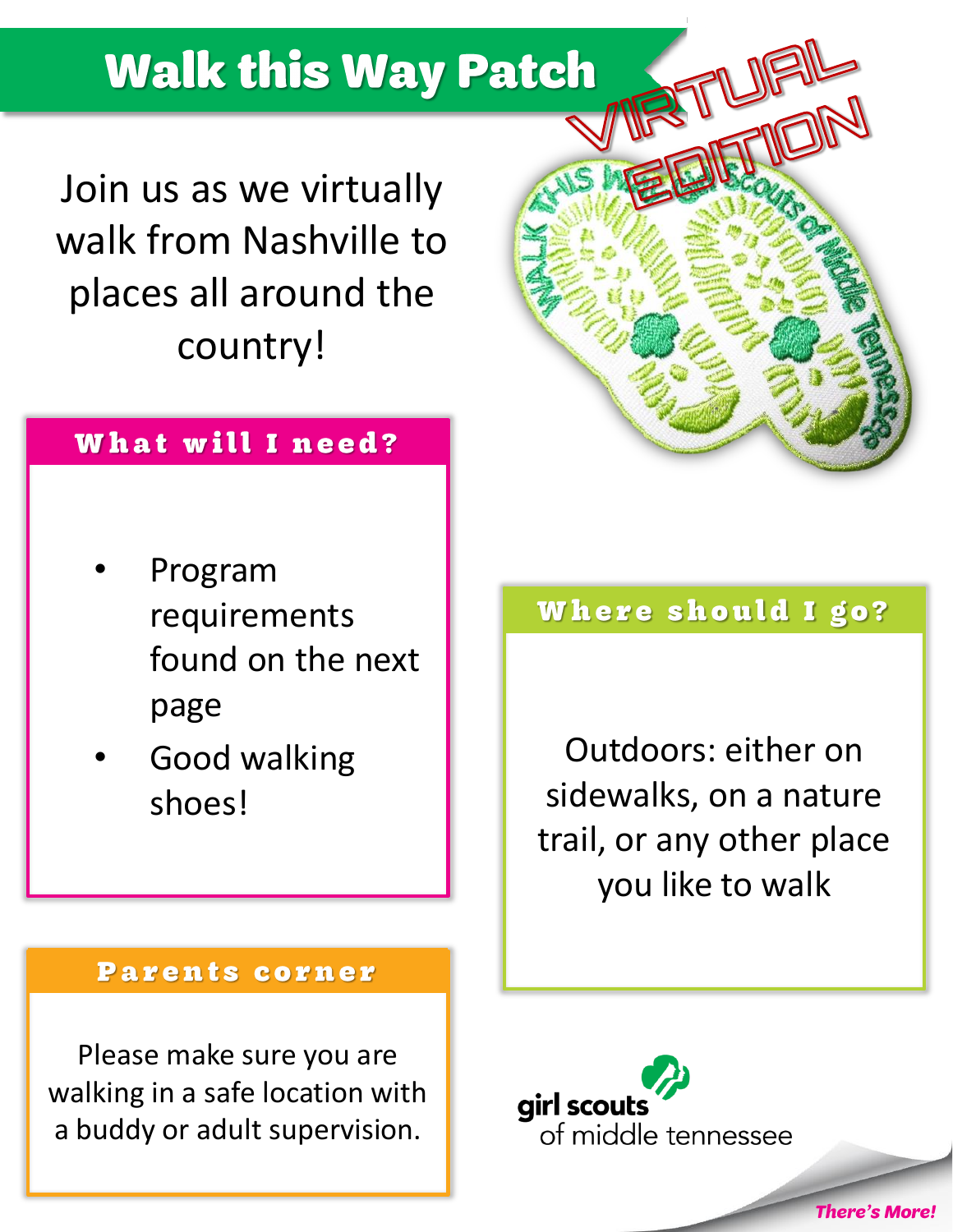### What do I already know?

- 1. Where do you want to walk? From your home to the Girl Scout Service Center in Nashville? To Memphis? To Savannah, GA? To New York City?
- 2. How many miles is it to your destination?
- 3. There is an average of 2,000 steps in a mile. How many steps will you need to take to reach your goal?

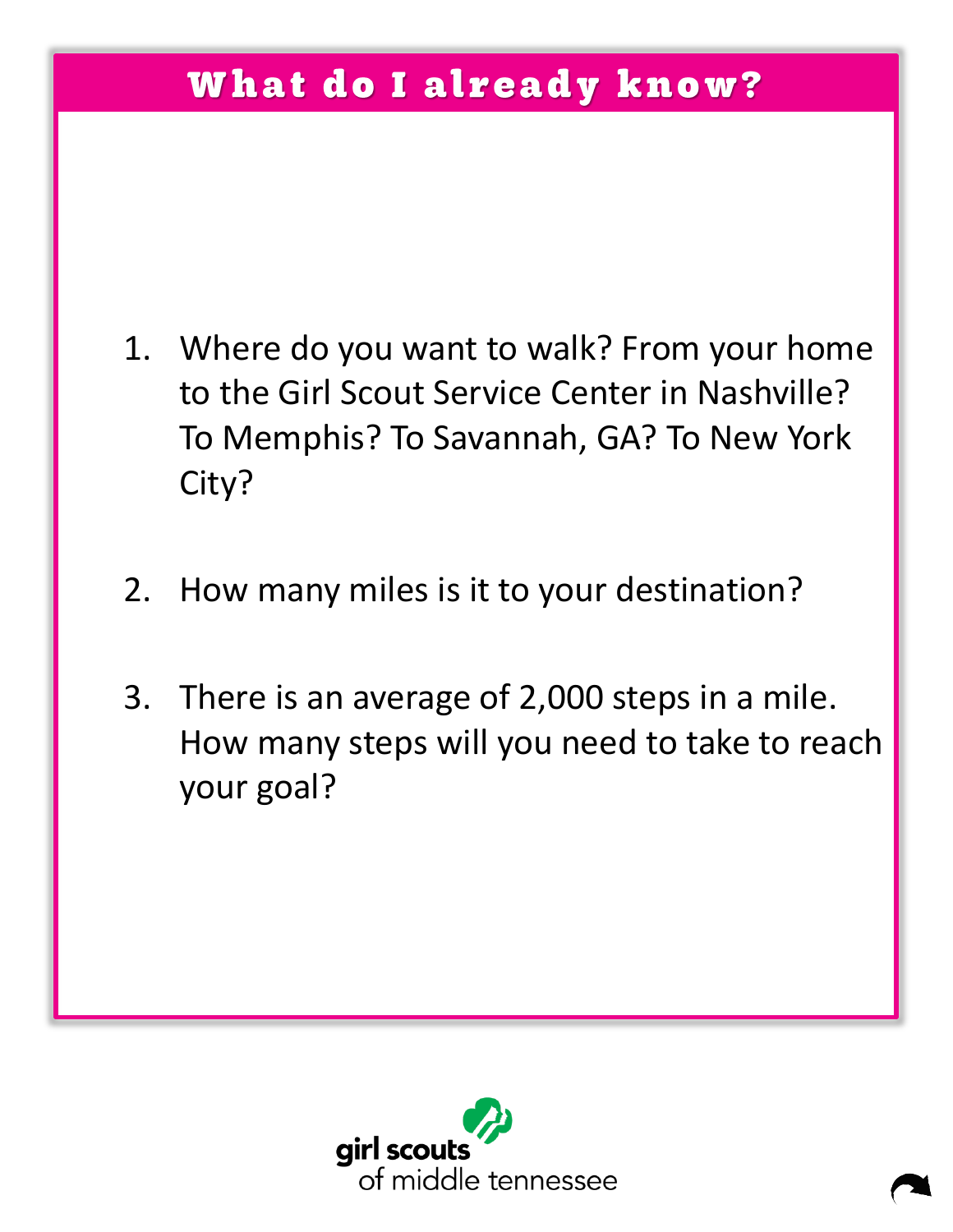#### **INSTRUCTIONS**

- 1. Set a walking goal for yourself. How many steps/miles will you commit to reaching?
- 2. Create a tracking log for your step taking. The log should include: the date, number of steps you take, number of miles, and amount of time you walk.
- 3. Research stretching exercises that you can do before walking. Find 3 you can do easily each time before you walk.
- 4. Find out some health benefits to walking. Think about which one will benefit you the most.
- 5. Review the route you would take to reach your destination. Find and research 2 stops along the way that you would enjoy exploring.
- 6. Complete at least 1 of the additional activities on the next page.
- 7. Fill out this Google Form: <https://forms.gle/aBwBFeZjFkR9BvA96>

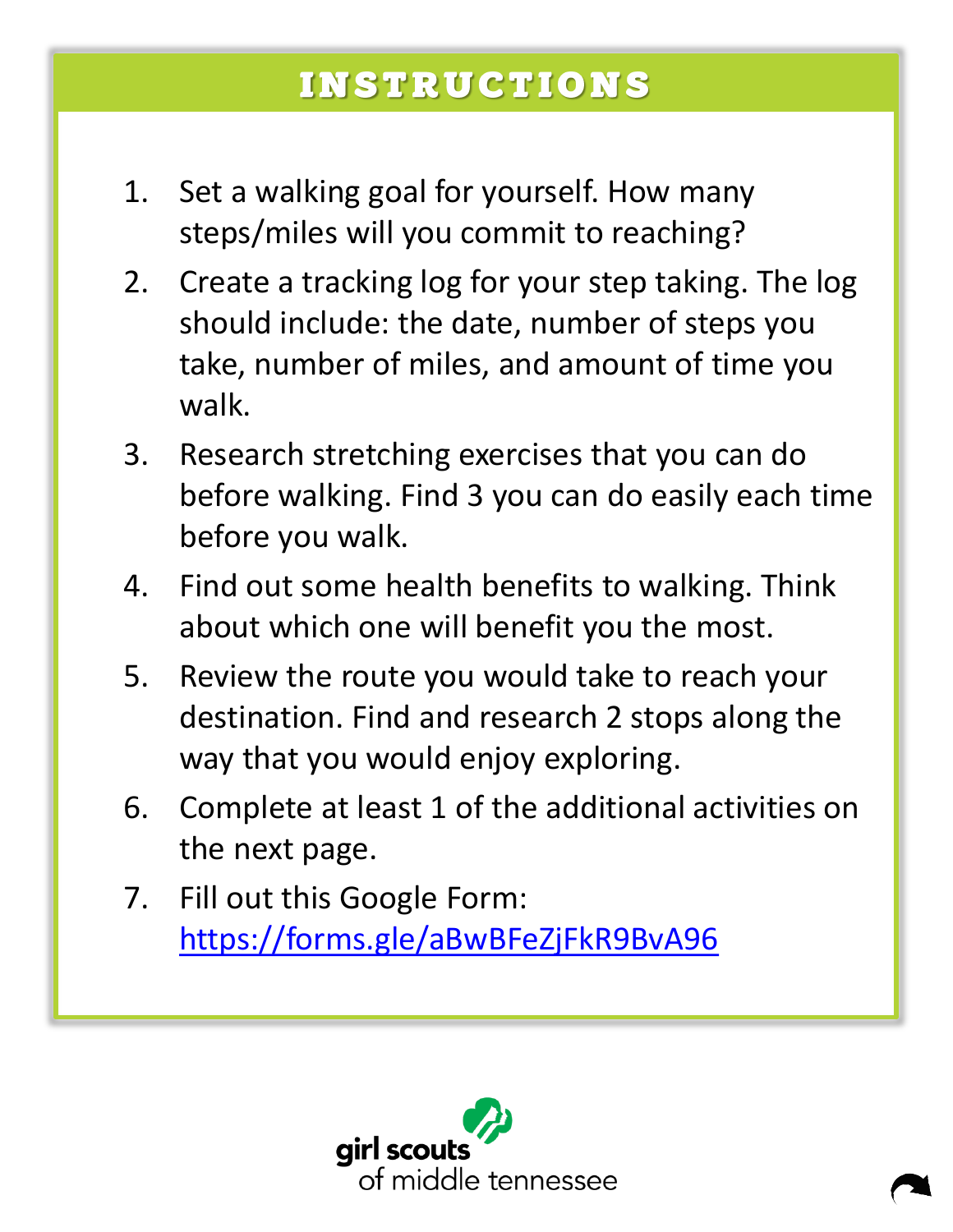## **Additional Activities**

- 1. Sign up and train for a 5k.
- 2. Create a step tracking poster to illustrate how far you are walking.
- 3. Walk to various locations for 1 week. These could include: school, a religious center, a restaurant, a park, etc.
- 4. Turn your feet into wheels! Bike or skate your usual walking route.
- 5. Challenge yourself: take a hike somewhere new.
- 6. Convince a family member to join you on this walking challenge.
- 7. Walk somewhere and have a picnic.

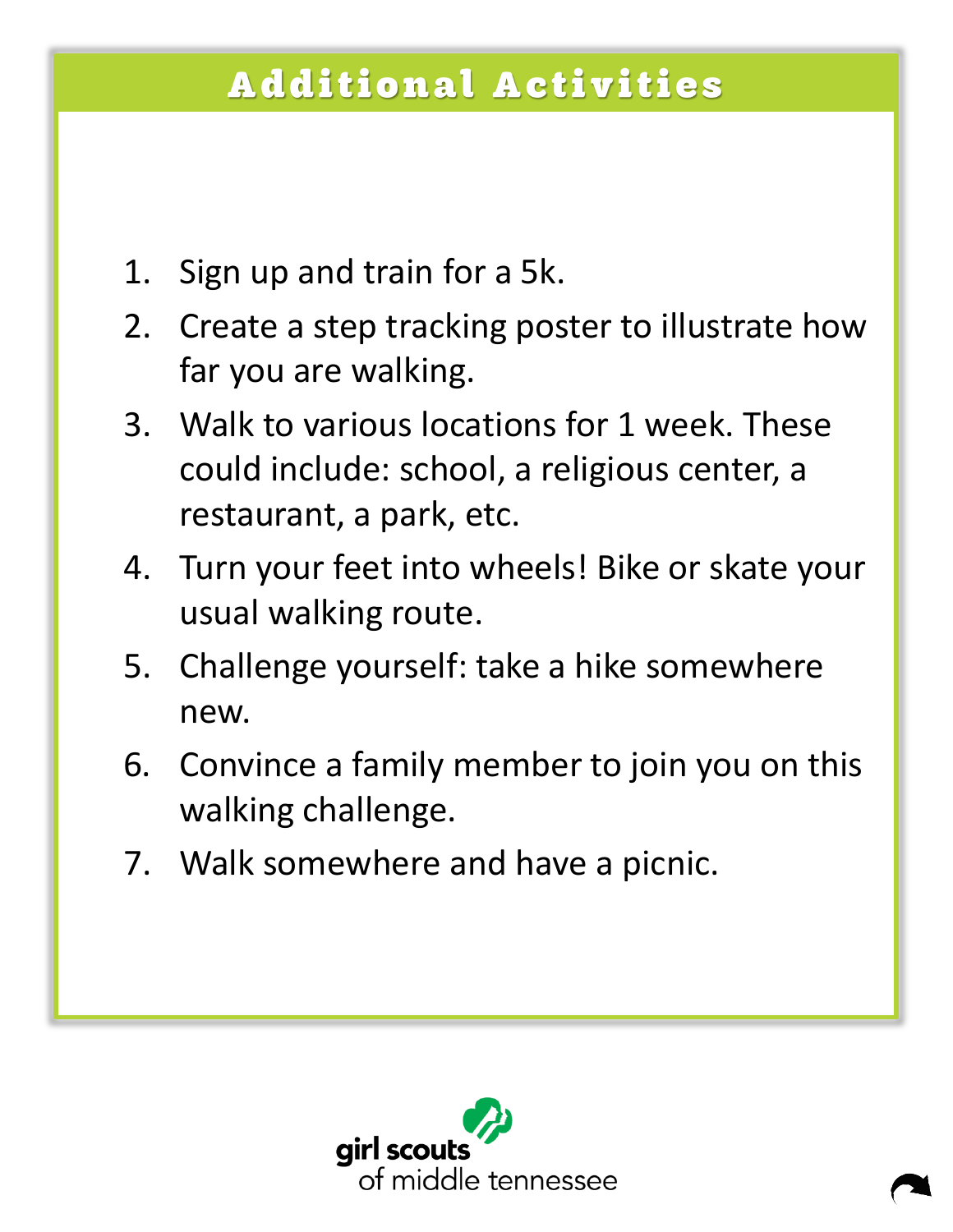### What did I learn?

- 1. How many steps does it take to get to the destination you chose?
- 2. What are some stretching exercises that were helpful during your walks?
- 3. Did you see any health benefits by walking?
- 4. What did you enjoy the most about walking?